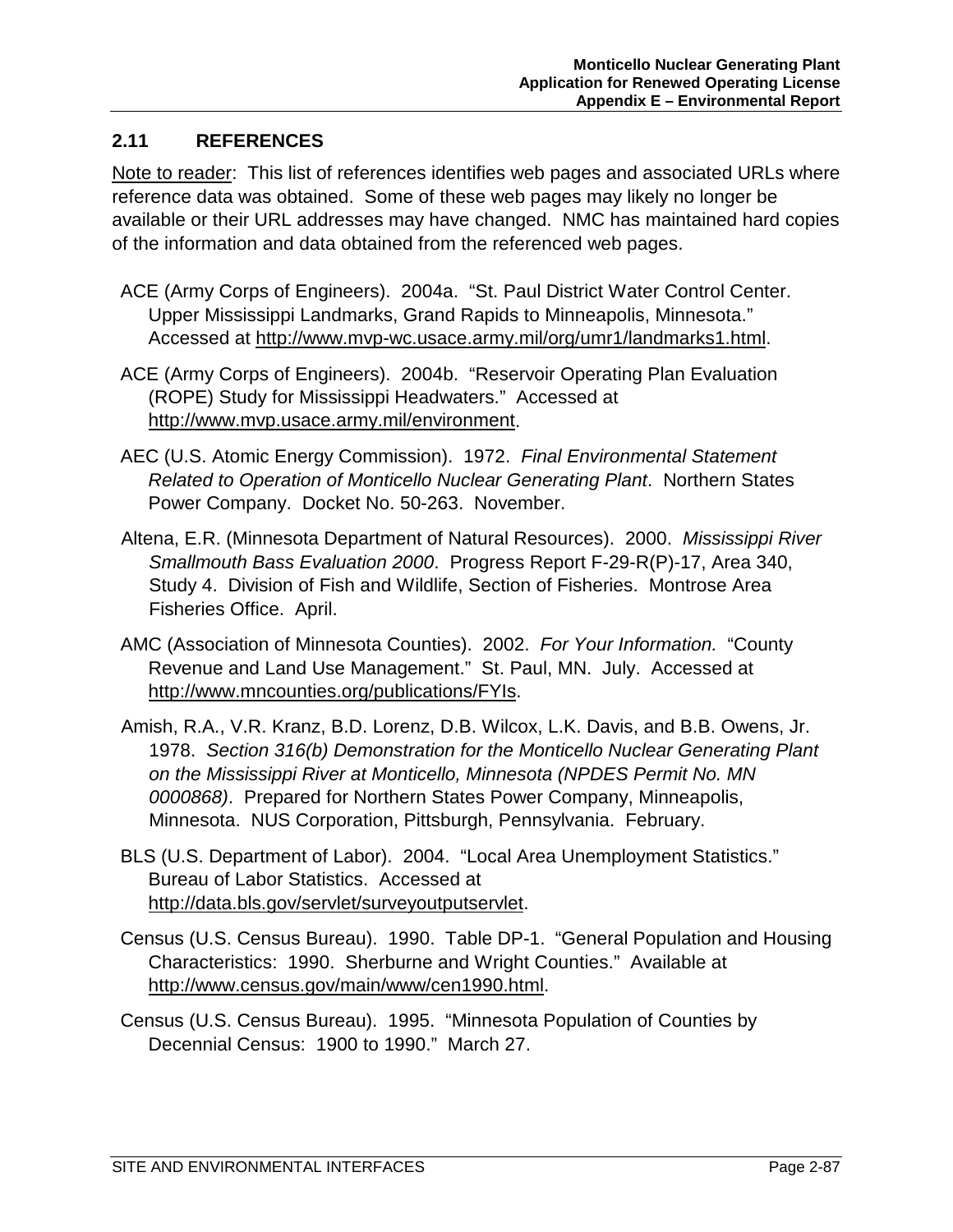- Census (U.S. Census Bureau). 2000a. Table DP-1. "Profile of General Demographic Characteristics: 2000; Minnesota*."* Accessed at http://www.census.gov/census2000/states/mn.html.
- Census (U.S. Census Bureau). 2000b. Table DP-1. "Profile of General Demographic Characteristics: 2000; Sherburne County." Accessed at http://censtats.census.gov/data/MN/05027141.pdf.
- Census (U.S. Census Bureau). 2000c. Table DP-1. "Profile of General Demographic Characteristics: 2000. Wright County." Accessed at http://censtats.census.gov/data/mn/05027171.pdf.
- Census (U.S. Census Bureau). 2000d. Table DP-3. "Profile of Selected Economic Characteristics: 2000; Minnesota, Sherburne County and Wright County." Washington, D.C. Accessed at http://factfinder.census.gov/servlet/Datasetmainpageservlet? program=DEC& lan g=en&\_ts=.
- Census (U.S. Census Bureau). 2000e. Table GCT-H5. "General Housing Characteristics: 2000. Sherburne and Wright Counties, MN." Washington, D.C. Accessed at http://factfinder.census.gov/home/saff/main.html?\_lang=en.
- Census (U.S. Census Bureau). 2000f. Table GCT-PH1. "Population, Housing Units, Area, and Density: 2000." Washington, D.C. Accessed at http://factfinder.census.gov/.
- Census (U.S. Census Bureau). 2001a. Census 2000 PHC-T-5. Table 1. "Ranking Tables for Incorporated Places of 100,000 or More: 1990 and 2000." Accessed at http://census.gov/population/www/cen2000/tablist.html.
- Census (U.S. Census Bureau). 2001b. Table DP-1. "Profile of General Demographic Characteristics: 2000. Shakopee Mdewakanton Sioux Community and Off-Reservation Trust Land, MN." Accessed at http://www2.census.gov/census\_2000/datasets/demographic\_profile/minnesota/2k h27.pdf.
- Census (U.S. Census Bureau). 2001c. Census 2000 Summary File 1 (Minnesota/prepared by the U.S. Census Bureau).
- Census (U.S. Census Bureau). 2002. Census 2000 Summary File 3 (Minnesota/prepared by the U.S. Census Bureau).
- Census (U.S. Census Bureau). 2003a. Census 2000 PHC-T-29. "Ranking Tables for Populations of Metropolitan Areas Statistics: 1990 and 2000." Table 3a. Washington, D.C. December 30. Available at http://www.census.gov/population/cen2000/phc-t29/tab03a.pdf.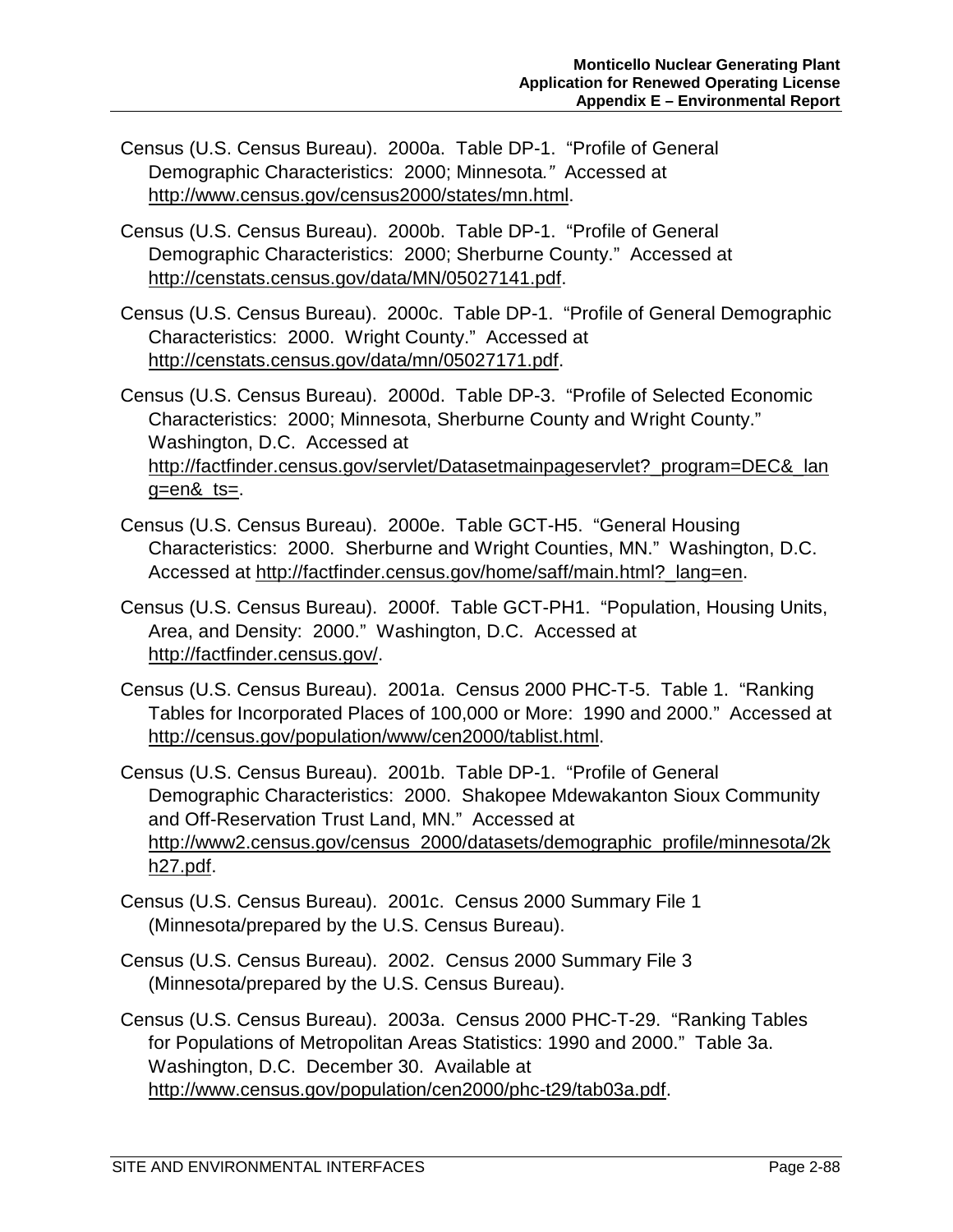- Census (U.S. Census Bureau). 2003b. Census 2000 PHC-T-29. "Ranking Tables for Population of Metropolitan Statistical Areas: 1990 and 2000." Table 2a. Washington, D.C. Accessed at http://www.census.gov/population/cen2000/phct29/tab02a/pdf.
- Census (U.S. Census Bureau). 2004a. Table C3. "Per Capita Income by County: 1959, 1969, 1979, and 1989." Accessed at http://www.census.gov/hhes/income/histinc/county3.html.
- Census (U.S. Census Bureau). 2004b. Table TM-H009. "Percent of Housing Units Built 1995 to March 2000: 2000 Universe: Housing Units." Accessed at http://factfinder.census.gov/.
- Census (U.S. Census Bureau). 2004c. "Housing Unit Estimates for the 100 Fastest Growing U.S. Counties between April 1, 2000 and July 1, 2003: Percent Change between April 1, 2000 to July 1, 2003." Washington, D.C. Accessed at http://eire.census.gov/popest/data/houshold/tables/HU-EST2003-05.xls.
- Cornell (Cornell University Library). 2004. "U.S. Census of Agriculture: 1987, 1992, and 1997." Table 1 County Summary Highlights: Sherburne County and Wright County. Accessed at http://agcensus.mannlib.cornell.edu/show2.php.
- Delaney, B. and A. Epp (Minnesota Department of Natural Resources). 1993. "Natural Communities and Rare Species of Sherburne County, Minnesota. St. Paul, Minnesota."
- Delaney, B. and A. Epp (Minnesota Department of Natural Resources). 1994. "Natural Communities and Rare Species of Anoka and Ramsey Counties, Minnesota. St. Paul, Minnesota."
- DOI (U.S. Department of Interior). 1991. National Wetlands Inventory. Monticello Minnesota 15 Minute Quadrangle.
- EDPWC (Economic Development Partnership of Wright County). 2004. "About Wright County Transportation." Accessed at http://www.wrightpartnership.org/transportation.htm.
- EPA (U.S. Environmental Protection Agency). 2004a. "Mississippi River Basin." Accessed at http://www.epa.gov/msbasin.
- EPA (U.S. Environmental Protection Agency). 2004b. "Surf Your Watershed, Clearwater-Elk Watershed Profile." Accessed at http://www.epa.gov.
- EPA (U.S. Environmental Protection Agency). 2004c. *Green Book, Nonattainment Status for Each County by Year.* Accessed at http://www.epa.gov/oar/oaqps/greenbk/anay.html.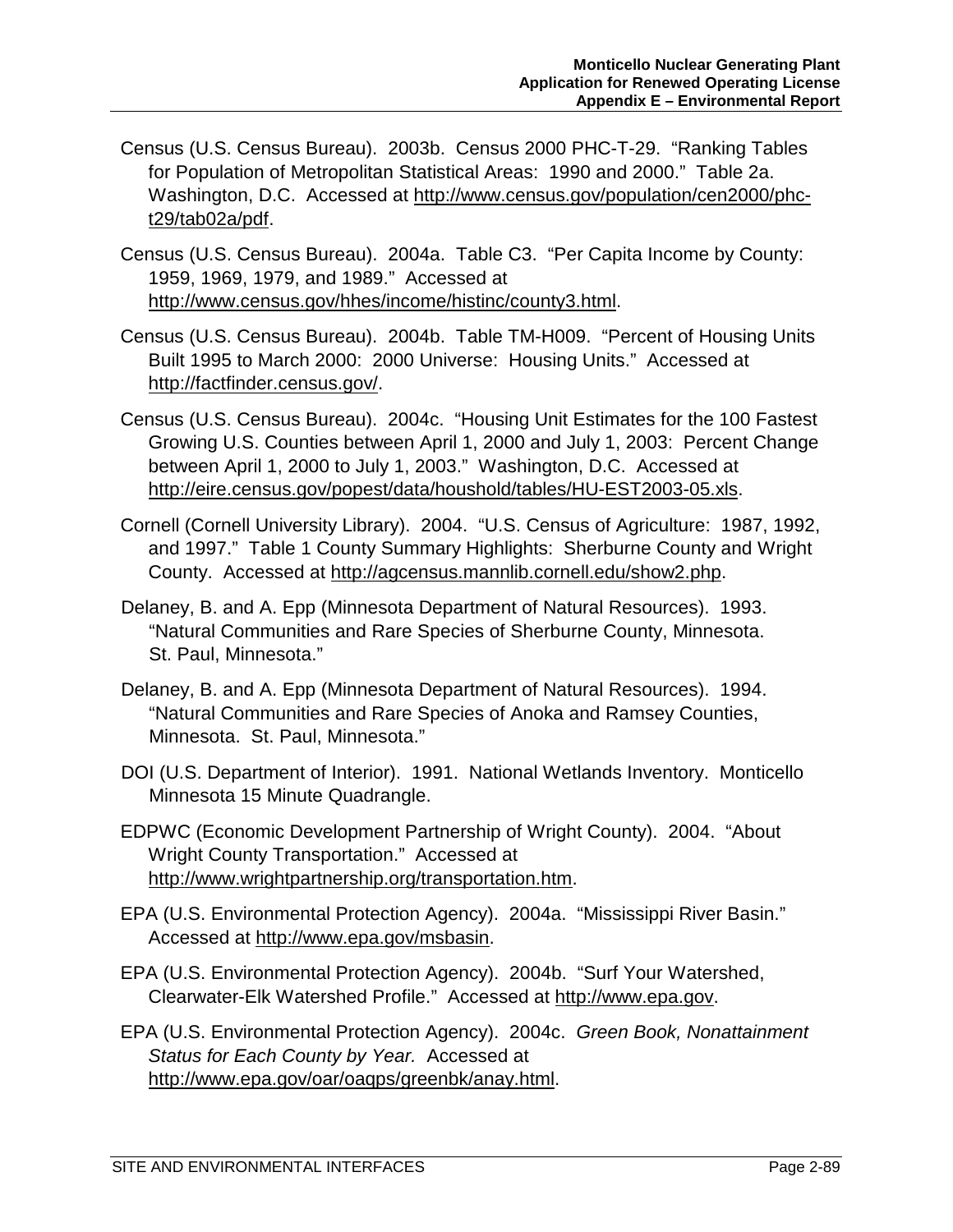- EPA (U.S. Environmental Protection Agency). 2004d. "Safe Drinking Water Information System. List of Water Systems in SDWIS; Wright and Sherburne Counties." April 19. Accessed at http://www.epa.gov/enviro/html/sdwis/sdwis\_ov.html.
- FWS (U.S. Fish and Wildlife Service). 2003. "History of Mussel Harvest on the River." Accessed at http://midwest.fws.gov/mussel/harvest.html.
- FWS (U.S. Fish and Wildlife Service). 2004a. "Refuge Overview. Sherburne, Crane Meadows, and Minnesota Valley National Wildlife Refuges." Accessed at refuges.fws.gov/profiles/index.
- FWS (U.S. Fish and Wildlife Service). 2004b. "Listed Species with Critical Habitat." Accessed at http://ecos.fws.gov/tess\_public/TESSWebpageCrithab?listings=0&nmfs=1.
- FWS (U.S. Fish and Wildlife Service). 2004c. "Listings by State and Territory as of 8/30/2004: Minnesota Federal listed and candidate species." Accessed at http://ecos.fws.gov/tess\_public/TESSWebpage.
- Hatch, J.T. and K. Schmidt. 2004. *Fishes of Minnesota, Distribution in 8 Major Drainage Basins*. University of Minnesota. Accessed at http://www.gen.umn.edu/research/fish/fishes/distribution\_table.html.
- Hatch, J.T., K.P. Schmidt, D.P. Siems, J.C. Underhill, R.A. Bellig, and R.A. Baker. 2003. "A New Distributional Checklist of Minnesota Fishes, with Comments on Historical Occurrence." In *Research Papers*. Volume 67.
- Hoff, M. 2000. "A Forest for All People." Minnesota Conservation Volunteer. MNDNR. Accessed at http://www.dnr.state.mn.us/volunteer/sepoct00/dunes.html.
- Hoffmann, S. (Minnesota Department of Natural Resources). 2004. "Request for Natural Heritage information." Correspondence with Y. Abernethy (CNS). July 28.
- Hynes, H.B.N. 1970. *The Ecology of Running Waters*. University of Toronto Press.
- MCBS (Minnesota County Biological Survey). 1998. Natural Communities and Rare Species of Carver, Henepin, and Scott Counties, Minnesota. St. Paul, Minnesota.
- MCC (Monticello Chamber of Commerce). 2004. "Monticello's Trumpeter Swans and the Chamber of Commerce." Accessed at http://www.monticellochamber.com/html/swans.html.
- McMurry, M. 2003. "More Minnesotans Work Outside of County Where They Live." In *Population Notes*. State Demographic Center. July. Accessed at http://www.demography.state.mn.us/DownLoadFiles/WorkOutsideCounty.pdf.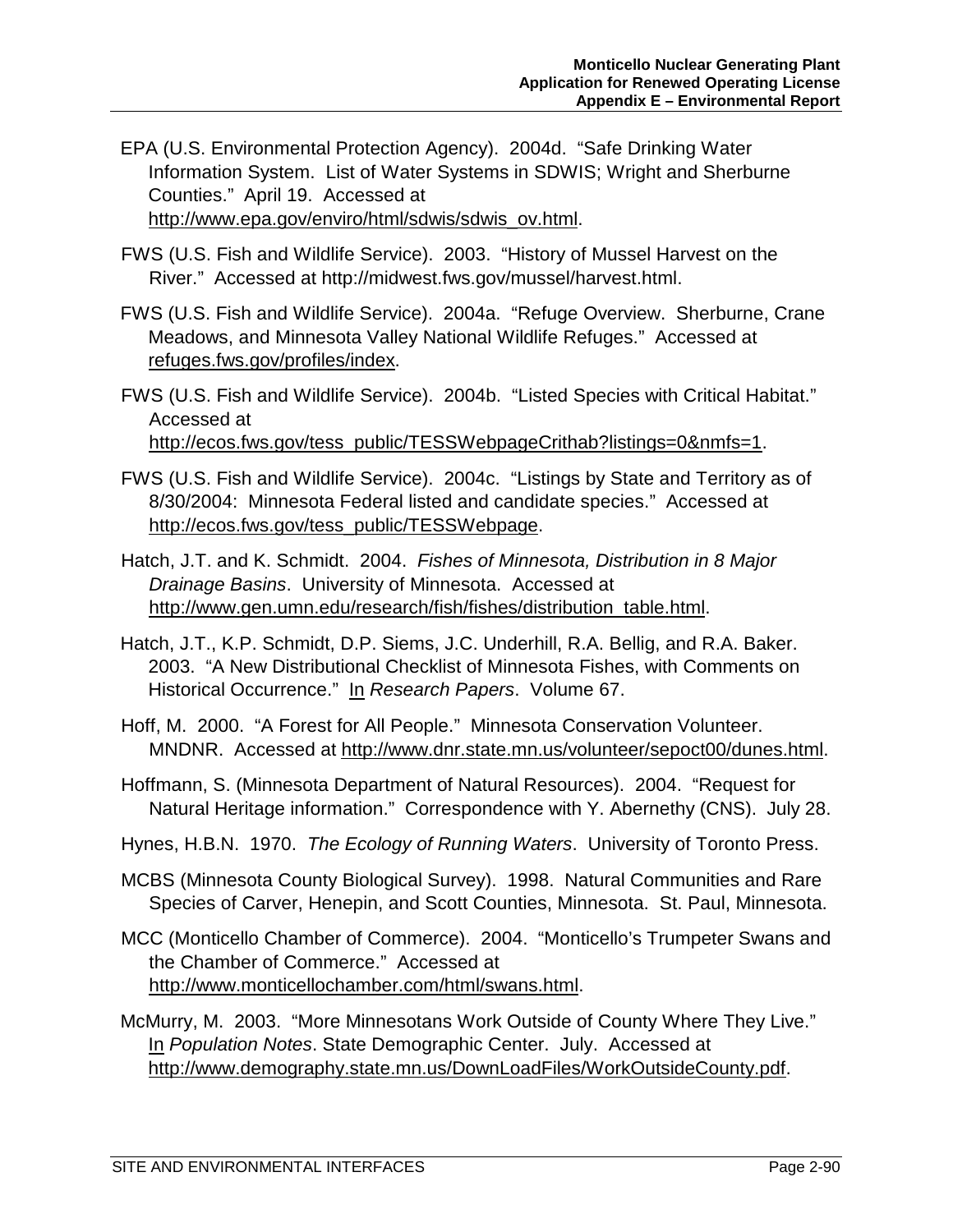- MDA (Minnesota Department of Administration). 2004. "Population Projections, Wright and Sherburne Counties." May 22. Accessed at http://www./mic.state.mn.us/datanetweb/php/DemProjection/prj.html.
- MDEED (Minnesota Department of Employment and Economic Development). 2003. *Compare Minnesota Profiles of Minnesota's Economy and Population, 2002-2003*. St. Paul, MN. June.
- MDEED (Minnesota Department of Employment and Economic Development). 2004a. "Community Profile Results on MNPRO, Wright County." Accessed at http://www.mnpro.com.
- MDEED (Minnesota Department of Employment and Economic Development). 2004b. "Community Profile on MNPRO, Sherburne County." Accessed at http://www.mnpro.com.
- MDOA (Minnesota Department of Administration). 2004. "Annual Population Estimates, Wright and Sherburne Counties 1990 and 1999." Accessed at http://www.lmic.state.mn.us/datanetweb/pop.html.2004.
- Metropolitan Council. 2001. *Projected Water Demand for the Twin Cities Metropolitan Area*. February.
- Metropolitan Council. 2004. Land Use in Anoka and Hennepin Counties. Accessed at http://www.metrocouncil.org/metroarea/landuse.htm.
- MHESO (Minnesota Higher Education Services Office). 2004. "University of Minnesota-Twin Cities. Fall 2002 Enrollment Information." Accessed at http://www.mheso.state.mn.us/SPages/instDataPub.cfm.
- Minnesota (State of Minnesota). 2004. Consolidated Fund Statement. June 24. Accessed at http://www.budget.state.mn.us/budget/summary/fund\_statements/ 040624\_con\_fund\_state.pdf.
- MNDNR (Minnesota Department of Natural Resources). 1983. "Protected Waters and Wetlands, Sherburne County Minnesota." Accessed at http://files.dnr.state.mn.us/waters/watermgmt\_section/pwi/SHER1OF1.pdf.
- MNDNR (Minnesota Department of Natural Resources). 1984. "Protected Waters and Wetlands, Wright County Minnesota." Accessed at http://files.dnr.state.mn.us/waters/watermgmt\_section/pwi/WRIG1OF1.pdf
- MNDNR (Minnesota Department of Natural Resources). 1993. Minnesota's Native Vegetation. A Key to Natural Communities. Version 1.5. Accessed at http://files.dnr.state.mn.us/ecological\_services/nhnrp/nckey.pdf.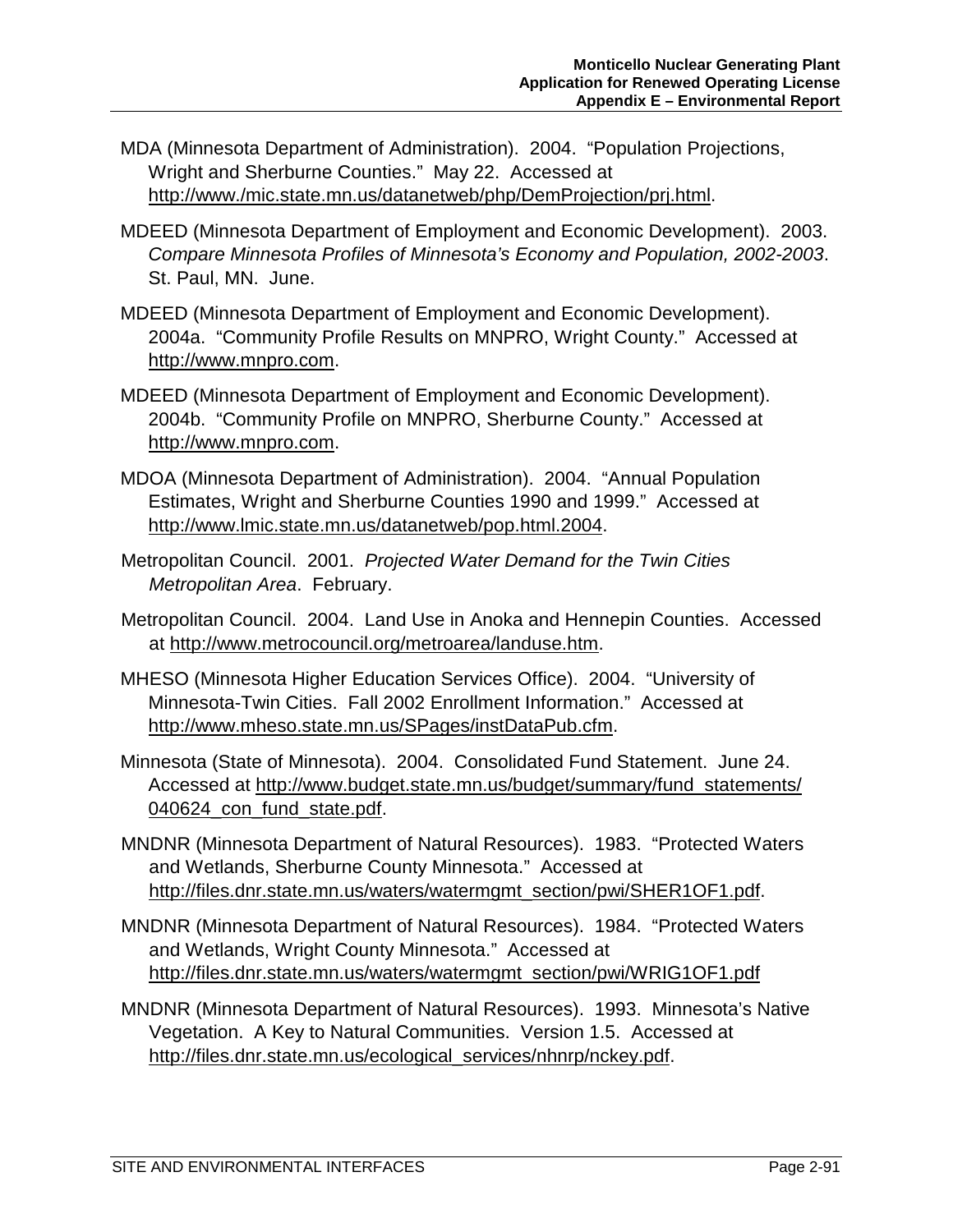- MNDNR (Minnesota Department of Natural Resources). 1996. "Landowners Guide for Maintaining and Encouraging Loggerhead Shrikes." Nongame Wildlife Program. St. Paul, MN.
- MNDNR (Minnesota Department of Natural Resources). 2001. "Blanding's Turtle." Environmental Review Fact Sheet Series.
- MNDNR (Minnesota Department of Natural Resources). 2004a. "Find a State Park by Location and Lake Maria State Park Overview." St. Paul, MN. Accessed at http://www.dnr.state.mn.us/state\_parks/map.html.
- MNDNR (Minnesota Department of Natural Resources). 2004b. "Find a State Forest by Location Map with Links to Forest Information." St. Paul, MN. Accessed at http://www.dnr.state.mn.us/state\_forest/map.html.
- MNDNR (Minnesota Department of Natural Resources). 2004c. "Minnesota's Scientific and Natural Areas Map." St. Paul, MN. Accessed at http://files.dnr.state.mn.us/ecological services/sna/SNAstatemap.pdf.
- MNDNR (Minnesota Department of Natural Resources). 2004d. "Wildlife Management Areas." St. Paul, MN. Accessed at http://www.dnr.state.mn.us/wmas/index.html.
- MNDNR (Minnesota Department of Natural Resources). 2004e. "Minnesota DNR Recreation Compass. Map of Monticello Vicinity." St. Paul, MN. 2004. Accessed at http://www.dnr.state.mn.us/state\_parks/lake\_maria/maps.html.
- MNDNR (Minnesota Department of Natural Resources). 2004f. "Water Use Water Appropriations Permit Program." Accessed at http://www.dnr.state.mn.us/waters/ watermgmt\_section/appropriations/wateruse.html.
- MNDNR (Minnesota Department of Natural Resources). 2004g. "Mollusks Endangered, Threatened, and Species of Special Concern: Minnesota DNR." Accessed at http://www.dnr.state.mn.us/ets/mollusks.html.
- MNDNR (Minnesota Department of Natural Resources). 2004h. "Notice of Waters Identified and Designated as Infested Waters." Division of Ecological Services. Accessed at

http://www.dnr.state.mn.us/exotics/aquaticanimals/zebramussel/index.html.

- MNDNR (Minnesota Department of Natural Resources). 2004i. "Minnesota County Biological Survey." Accessed at http://www.dnr.state.mn.us/ecological\_services/mcbs/indes.html.
- MNDNR (Minnesota Department of Natural Resources). 2004j. "Public Water Inventory Maps and Lists." Accessed at http://www.dnr.state.mn.us/waters/watermgmt\_section/pwi/maps.html.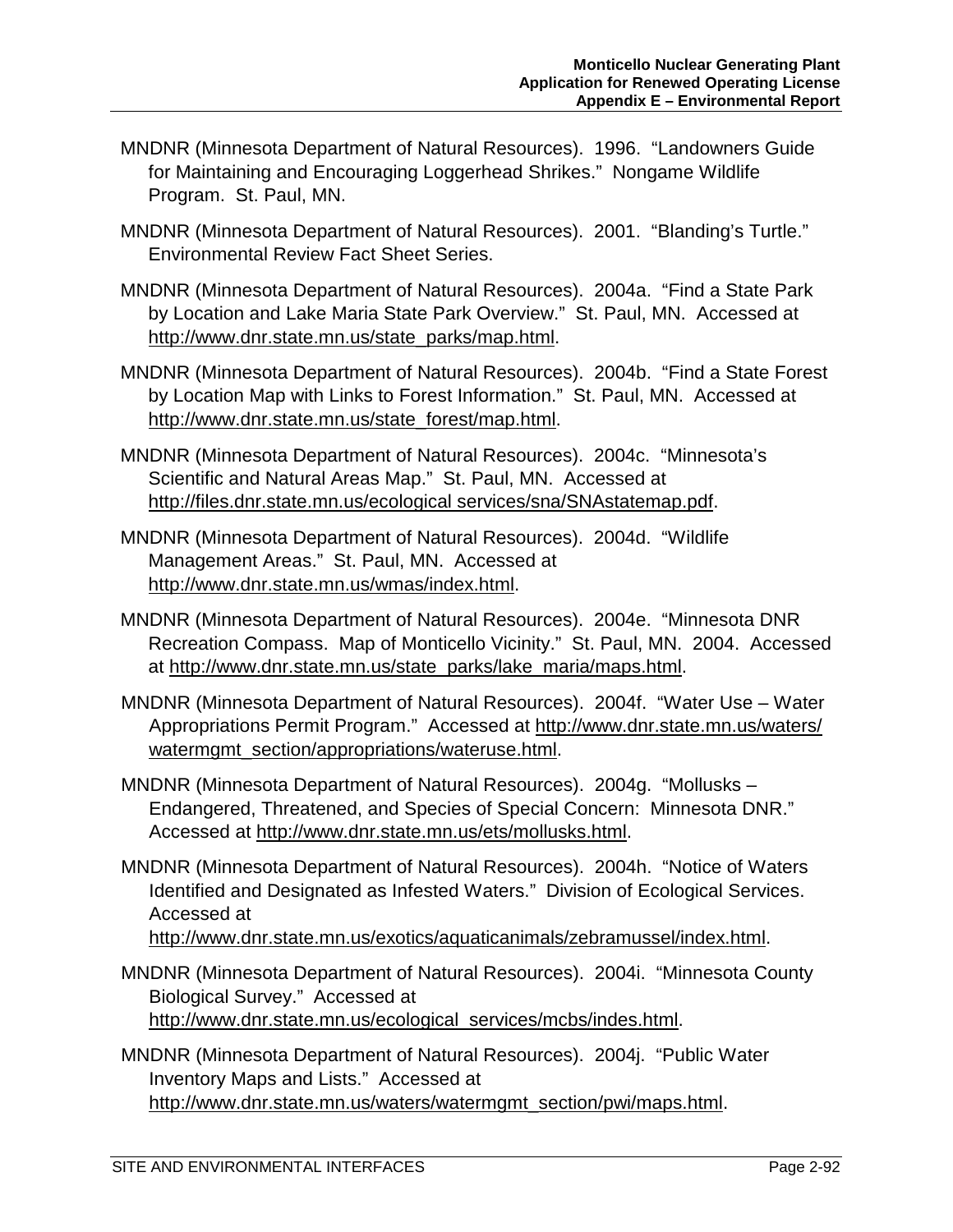- MNDNR (Minnesota Department of Natural Resources). 2004k. "2000 Minnesota Bald Eagle Survey." December 2000. Accessed at http://www.dnr.state.mn.us/ecological\_services/nongame/projects/baldeagle\_surv ey.html.
- MNDNR (Minnesota Department of Natural Resources). 2004l. "Bald Eagle (*Haliaeetus leucocephalus*)." Accessed at http://www.dnr.state.mn.us/snapshots/birds/baldeagle.html.
- MNDNR (Minnesota Department of Natural Resources). 2004m. "Birds Endangered, Threatened & Special Concern Species." Accessed at http://www.dnr.state.mn.us/ets/birds.html.
- MNDNR (Minnesota Department of Natural Resources). 2004n. "Peregrine Falcon Project." Accessed at http://www.dnr.state.mn.us/ecological\_services/nongame/projects/peregrine.html.
- MNDNR (Minnesota Department of Natural Resources). 2004o. "Trumpeter Swan (Cygnus buccinator)." Accessed at http://www.dnr/state.mn.us/snapshots/birds/trumpeterswan.html.
- MNDNR (Minnesota Department of Natural Resources). 2004p. "Trumpeter Swan Restoration Project." Accessed at http://www.dnr.state.mn.us/ecological\_services/nongame/projects/trumpeterswan/i ndex.html.
- Mn/DOT (Minnesota Department of Transportation). 2004. "2002 Trunk Highway Volumes General Highway Map, Wright and Sherburne Counties." St. Paul, MN. 2002. Accessed at http://www.dot.state.mn.us/tda/maps/trafficvol.html.
- MNHS (Minnesota Historical Society). 2004. "Results of National Register Property Search for Sherburne and Wright Counties." St. Paul, MN. Accessed at http://nrhp.mnhs.org/NRSearch.cfm.
- Montgomery, G.L. (U.S. Department of Agriculture). 1996. "Riparian Areas: Reservoirs of Diversity." Working Paper No. 13, Natural Resources Conservation Service. Lincoln, NE. February. Accessed at http://www.nrcs.usda.gov/technical/land/pubs/wp13text.html.
- Monticello (City of Monticello). 2004a. "Monticello Minnesota Homepage." Accessed at http://www.ci.monticello.mn.us/.
- Monticello (City of Monticello). 2004b. "Utilities." Accessed at http://www.monticello.govoffice.com/index.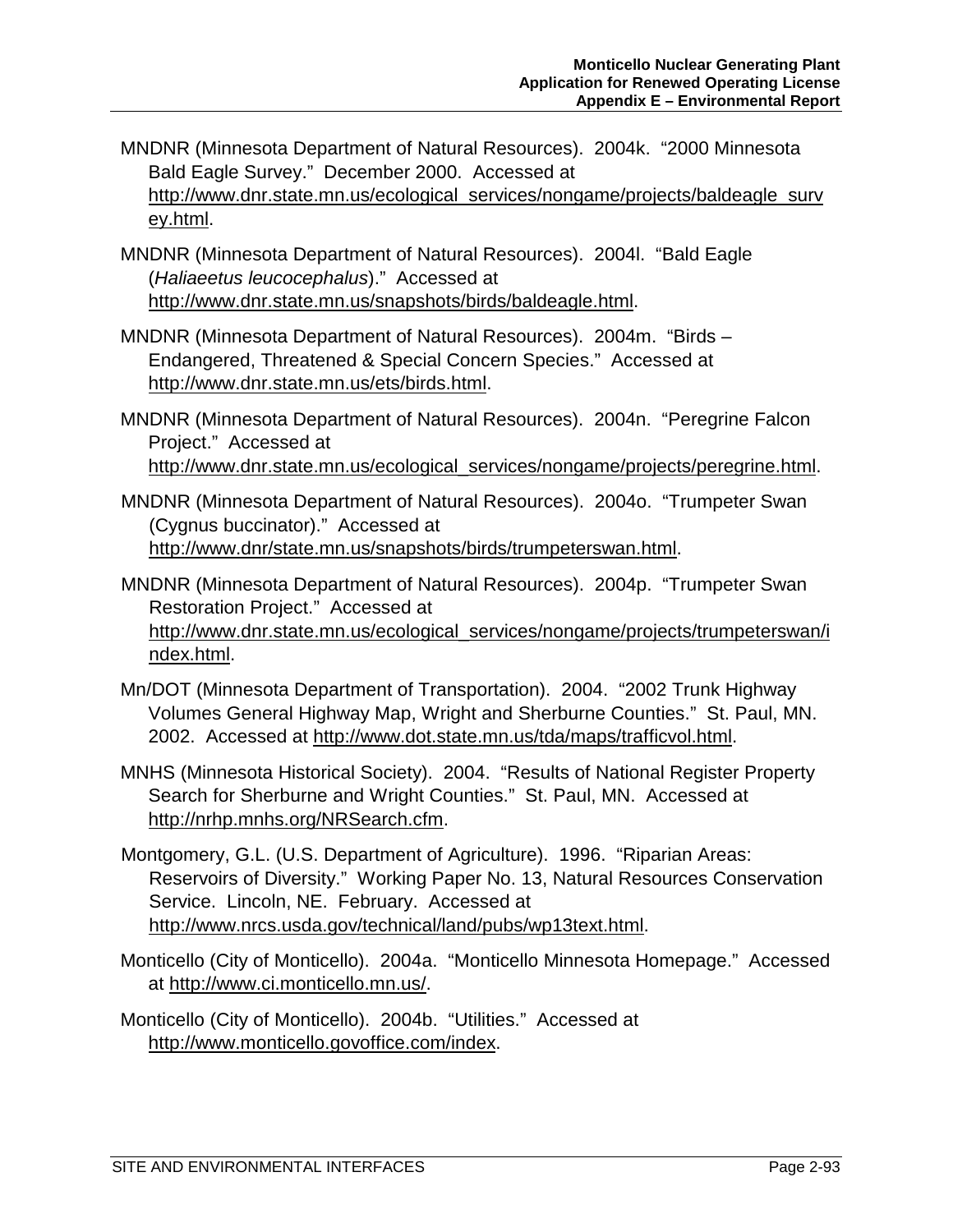- Moyle, J.B. (Minnesota Department of Conservation). 1940. *A Biological Survey of the Upper Mississippi River System*. Fisheries Research Investigational Report No. 10. Division of Game and Fish. June 1.
- MPCA (Minnesota Pollution Control Agency). 2000. *Upper Mississippi River Basin Information Document*. Northern District, Brainerd Office. Accessed at http://www.pca.state.mn.us/water/basins/uppermiss/bid-uppermiss.pdf.
- MPCA (Minnesota Pollution Control Agency). 2004. "Upper Mississippi River Basin." Accessed at http://www.pca.state.mn.us/water/basins/uppermiss/index.html.
- MSU (Michigan State University Extension). 2004. "Rare Plant Reference Guide: Scleria triglomerata Michaux." Accessed at http://web4.msue.msu.edu/mnfi/data/rareplants.cfm?el=PMCYPORORO.
- MWFC (Minnesota Workforce Center). 2004. *CEW Data Tool*. "Industry Employment by Section for Selected Counties and Years." Accessed at http://data.mnwfc.org/1mi/es.
- NCDC (National Climatic Data Center). 2004. "Tornados Reported in Sherburne and Wright Counties 1950 – 2004." Accessed at http://www4.ncdc.noaa.gov/cgi-win/wwcgi.dll?wwevent~storms.
- Nebraska (Nebraska Game and Parks Commission). 2001. *The Bald Eagle, Nebraska's Winter Visitors*. www.ngpc.state.ne.us/wildlife/eagles.html.
- NGS (National Geographic Society). 1987. *Field Guide to the Birds of North America*. Second Edition. Washington, D.C.
- NMC (Nuclear Management Company, LLC). 2003. *Monticello Updated Safety Analysis Report*. Revision 21. Monticello, MN. May.
- NPS (National Park Service). 2004. "Mississippi National River and Recreation Area." Accessed at http://www.nps.gov/miss/.
- NRC (U.S. Nuclear Regulatory Commission). 1996. *Generic Environmental Impact Statement for License Renewal of Nuclear Plant*s. NUREG-1437. Office of Nuclear Regulatory Research. Washington, D.C. May.
- NRC (U.S. Nuclear Regulatory Commission). 2004. "Environmental Justice *Guidance* and Flow Chart," Appendix D, in "Procedural Guidance for Preparing Environmental Assessments and Considering Environmental Issues." NRR Office Instruction LIC-203, Revision 1. Office of Nuclear Reactor Regulation. Washington, D.C. May 24.
- NSP (Northern States Power Company). 1971. *Environmental Report Monticello Nuclear Generating Plant*. Minneapolis, MN. November 3.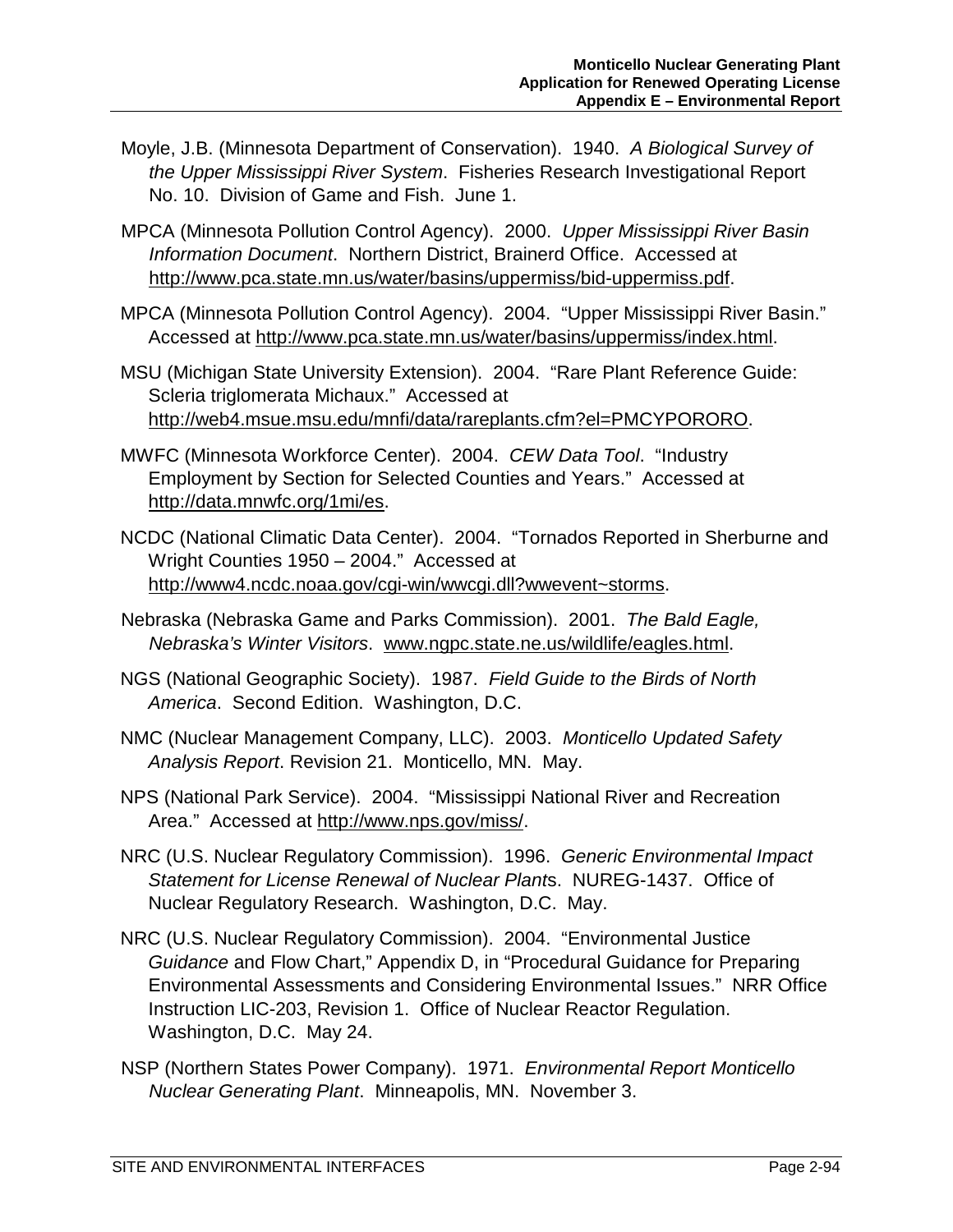- NSP (Northern States Power Company). 1999a. *A Summary of the 1998-1999 Monticello Electrofishing Survey. Monticello Nuclear Generating Plant Environmental Monitoring Program, 1998-1999. Biennial Report*.
- NSP (Northern States Power Company). 1999b. *A Summary of the 1998-1999 Monticello Seining Survey. Monticello Nuclear Generating Plant Environmental Monitoring Program, 1998-1999. Biennial Report*.
- Prior Lake (City of Prior Lake). 2005. "City Information." Accessed at http://www.city ofpriorlake.com/info/info.html. March 1.
- Schloesser, D.W., T.F. Nalepa, and G.L. Mackie. 1996. "Zebra Mussel Infestation of Unionid Bivalves (Unionidae) in North America." *American Zoology*, Vol. 36, Pages 300-310.
- Sherburne Co. (Sherburne County). 1992. *Comprehensive Land Use Plan*. Accessed at http://www.co.sherburne.mn.us/zoning/default.html.
- Sherburne Co. (Sherburne County). 2003a. "Demographics and Market Information." Sherburne County Economic Development Department. Available at http://www.co.sherburne.mn.us/econdev/business/demographics.htm.
- Sherburne Co. (Sherburne County). 2003b. "Industries." Sherburne County Economic Development Department. Accessed at http://www.co.sherburne.mn.us/econdev/business/industries.htm.
- Sherburne Co. (Sherburne County). 2004a. "Planning & Zoning, Oak Savanna Land Reserve and Grams Regional Park." Sherburne County Parks Department. Accessed at http://www.co.sherburne.mn.us/zoning/default.html.
- Sherburne Co. (Sherburne County). 2004b. Sherburne County Comprehensive Land Use Plan Update 2004. August 20. Accessed at http://www.co.sherburne.mn.us/zoning/planning/compplan.htm.
- Solley, W.B., R.R. Pierce, and H.A. Perlman. 1998. Estimated Use of Water in the United States in 1995. U.S. Geological Survey Circular 1200. Accessed at http://www.usgs.gov/watuse/pdf1995/html. January 5, 2005.
- Spading, K. (U.S. Army Corps of Engineers, St. Paul District). 2004. "Summary of Regulations and Guidelines Mississippi River Headwaters Reservoirs." Rev. 12. St. Paul, MN. March.
- St. Cloud State University. 2003. "Information for Prospective Students." Accessed at http://www.stcloudstate.edu/prospective/default.asp.
- Terra*Server*. 2004. Selected Images along MNGP Transmission Corridor. Photos dated 1991, 2000, and 2002.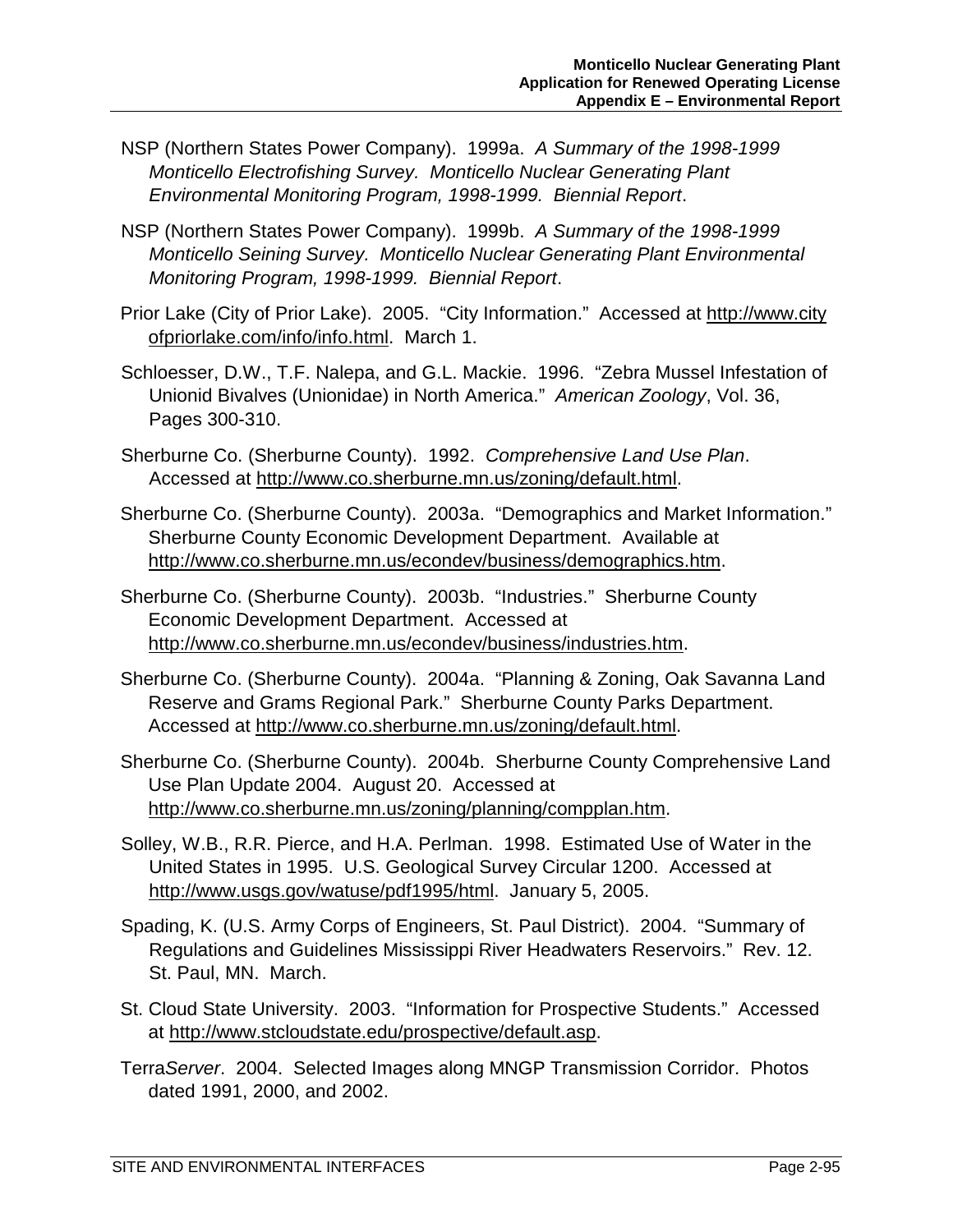- Texas (Texas Parks and Wildlife). 2004. *Bald Eagle*. Accessed at http://www.tpwd.state.tx.us/nature/endan/animals/birds/baldeagl.htm.
- Tuck, B. and H. Lofgreen (Minnesota Economic Development Center). 2004. *2004 St. Cloud Area Profile*. Prepared for St. Cloud Area Economic Development Partnership. April.
- University at Minnesota. 2003. "Twin Cities Campus. Campus Overview." Accessed at http://www.umn.edu/twincities/01\_abt\_gen\_ci.php.
- USDA (U.S. Department of Agriculture). 2004. *2002 Census of Agriculture*. Minnesota State and County Data, Volume 1, Geographic Area Series Part 23. June. Accessed at

http://www.nass.usda.gov/census/census02/volume1/mn/st27\_2\_007 007.pdf.

- USGS (U.S. Geological Survey). 1991a. Topographic maps for the following 7-1/2' (1:24,000 scale) Quadrangles (Minnesota): Monticello, Big Lake. Accessed via TerraServer USA at http://terraserver-usa.com/image.aspx?t=2&s=13&x=270&y=3137&z=15&w=1.
- USGS (U.S. Geological Survey). 1991b. Aerial photographs dated April 24, 1991 of Mississippi River riparian zone in portions of the following USGS topographic maps for the following 7-1/2' (1:24,000 scale) Quadrangles (Minnesota): Monticello, Big Lake. Accessed via TerraServer USA at http://terraserver-usa.com/image.aspx?t=1&s=13&x=270&y=3137&z=15&w=1.
- USGS (U.S. Geological Survey). 1993. 7.5 Minute Series (Topographic) Quadrangles: Cedar, Nowthen, Coon Rapids, Hopkins, Osseo, Anoka, and Rogers.
- USGS (U.S. Geological Survey). 2004a. "Mississippi River." Accessed at http://biology.usgs.gov/s+t/SNT/noframe/ms137.htm.
- USGS (U.S. Geological Survey). 2004b. "Historical River Flows from the National Water Information System (NWIS)." Accessed at http://nwis.waterdata.usgs.gov/mn/nwis/discharge.
- USGS (U.S. Geological Survey). 2004c. "Butterflies of North America, Butterflies of Minnesota." Accessed at http://www.npwrc.usgs.gov/resource/distr/lepid/bflyusa/mn/497.htm.
- Wolfsteller, R. (City Administrator, Monticello). 2004. "City of Monticello Financial Statements." Letter to Y. Abernethy (CNS). May 24.
- Wright Co. (Wright County of Minnesota). 1988. *Wright County Land Use Plan*. Buffalo, MN. June 28.